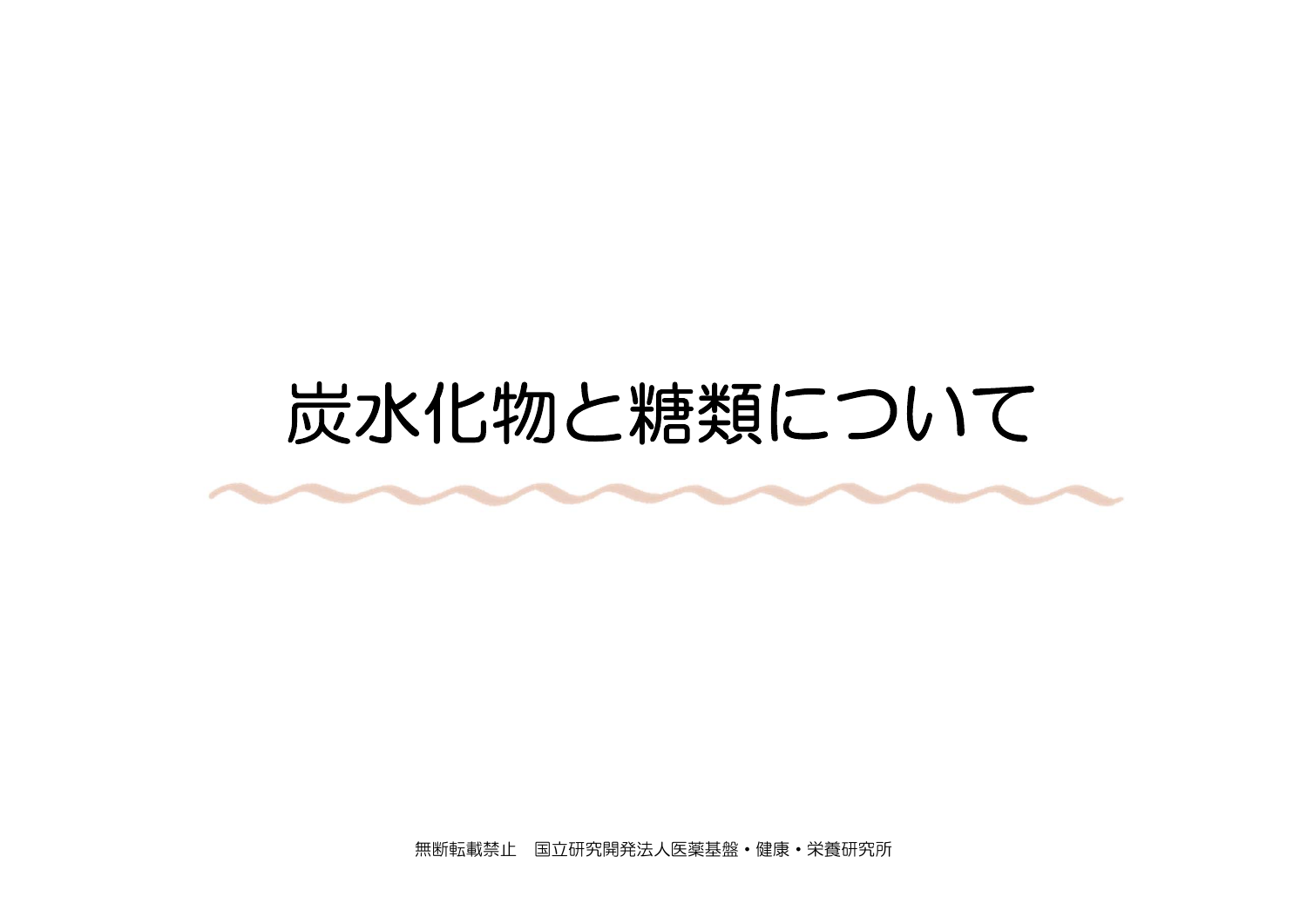### 炭水化物とは?

- 炭水化物は、人間にとって主要なエネルギー源となる栄 養素です。
- 脳や赤血球など、通常はぶどう糖をエネルギー源として 利用する組織に、ぶどう糖を供給するという重要な役割 を果たしています。
- 炭水化物は、ヒトが消化・吸収できる「糖質」と消化 できない「食物繊維」の総称です。糖質は、さらに1個 または2個の単糖類からなる「糖類」と3個~9個の単 糖類から構成される少糖類、10個以上の単糖類からな る多糖類などに分かれます。

(参考文献)

・厚生労働省. 日本人の食事摂取基準(2020年版). 2019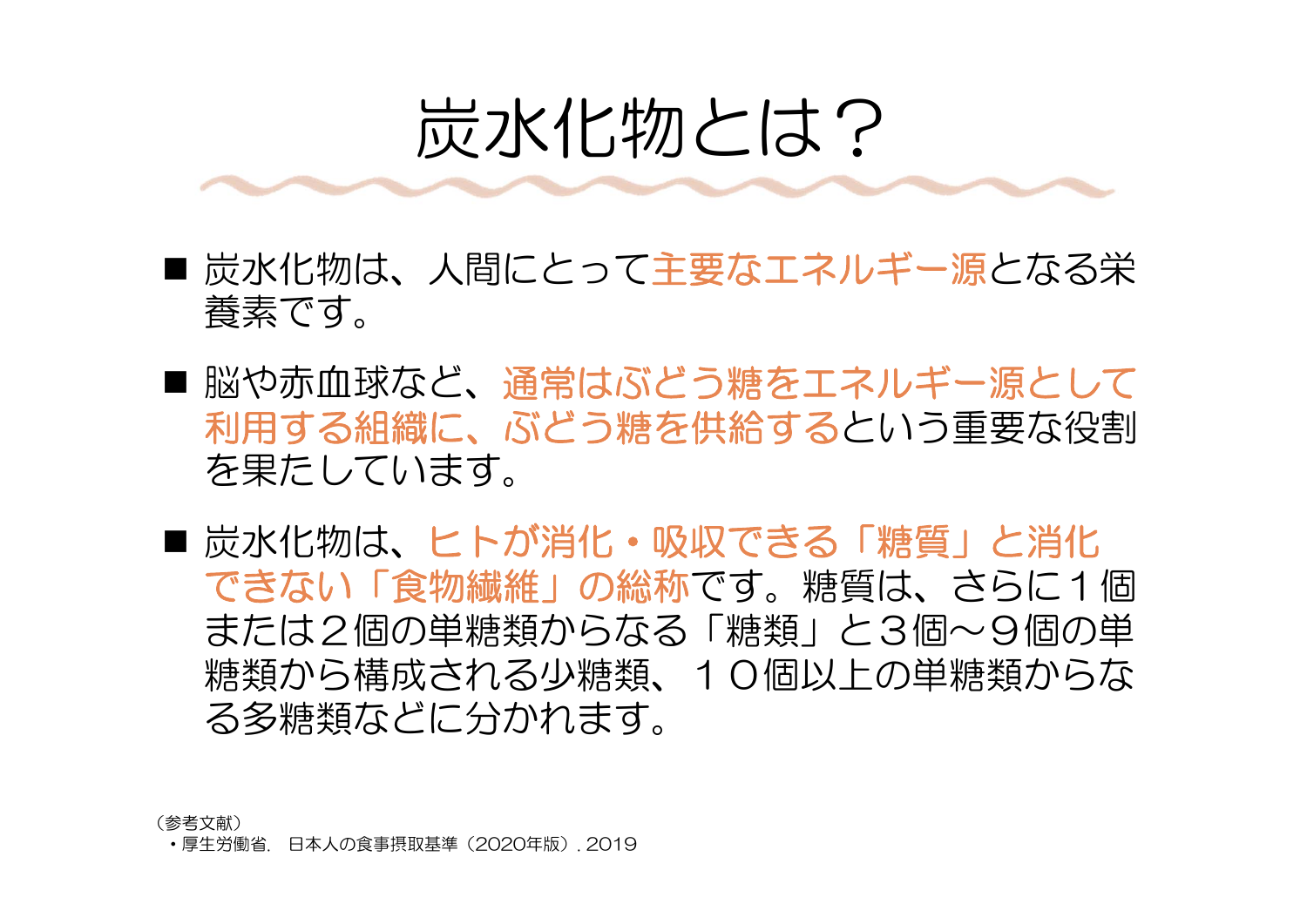## 炭水化物の分類

| 炭水化物 |      | 糖類 | 单糖類    | ぶどう糖、果糖、ガラクトースなど            |  |  |  |
|------|------|----|--------|-----------------------------|--|--|--|
|      |      |    | 二糖類    | ショ糖(いわゆる砂糖)、乳糖、麦芽糖など        |  |  |  |
|      | 糖質   |    | 少糖類    | オリゴ糖                        |  |  |  |
|      |      |    | 多糖類    | でんぷん、デキストリンなど               |  |  |  |
|      |      |    | 糖アルコール | キシリトール、ソルビトール               |  |  |  |
|      |      |    | その他    | アスパルテーム、アセスルファムK、<br>ステビアなど |  |  |  |
|      | 食物繊維 |    |        | セルロース、ヘミセルロース、<br>ペクチンなど    |  |  |  |

(参考文献)

・Cummings JH, Stephen AM. Carbohydrate terminology and classification. Eur J Clin Nutr. 2007; 61(Suppl 1):S5-18.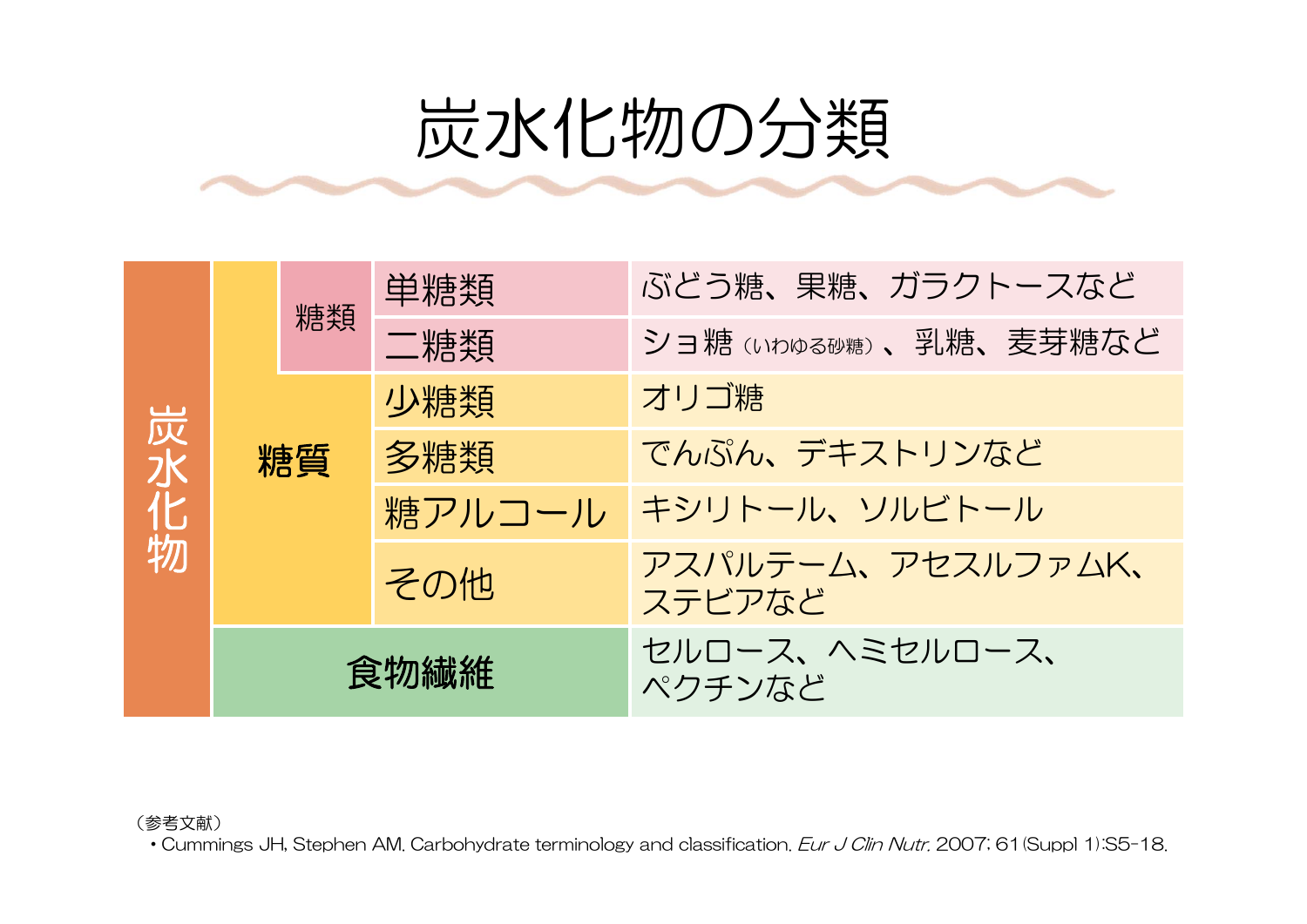### 糖類とは

- 糖類は、ぶどう糖や果糖などの単糖類と、ショ糖などの 二糖類に分類されます。
- ■食品の甘みの主成分だけでなく、食品の嗜好性の向上や 食品の保存に役立つほか、さまざまな機能があります。
- 単糖類のぶどう糖や果糖などは、果実類、野菜類、 はちみつに少量含まれます。最近では、コーンシロップ や高フルクトースコーンシロップ(異性化糖)のような、 工業的に作られた糖類が、炭酸飲料、果実缶詰、アイス クリームなどに多く用いられています。
- 二糖類は、2個の単糖類が結合したもので、主にショ糖、 乳糖、麦芽糖があります。

(参考文献)

・木村修一, 古野純典ほか. 最新栄養学〔第10版〕. 建帛社 2014;74-75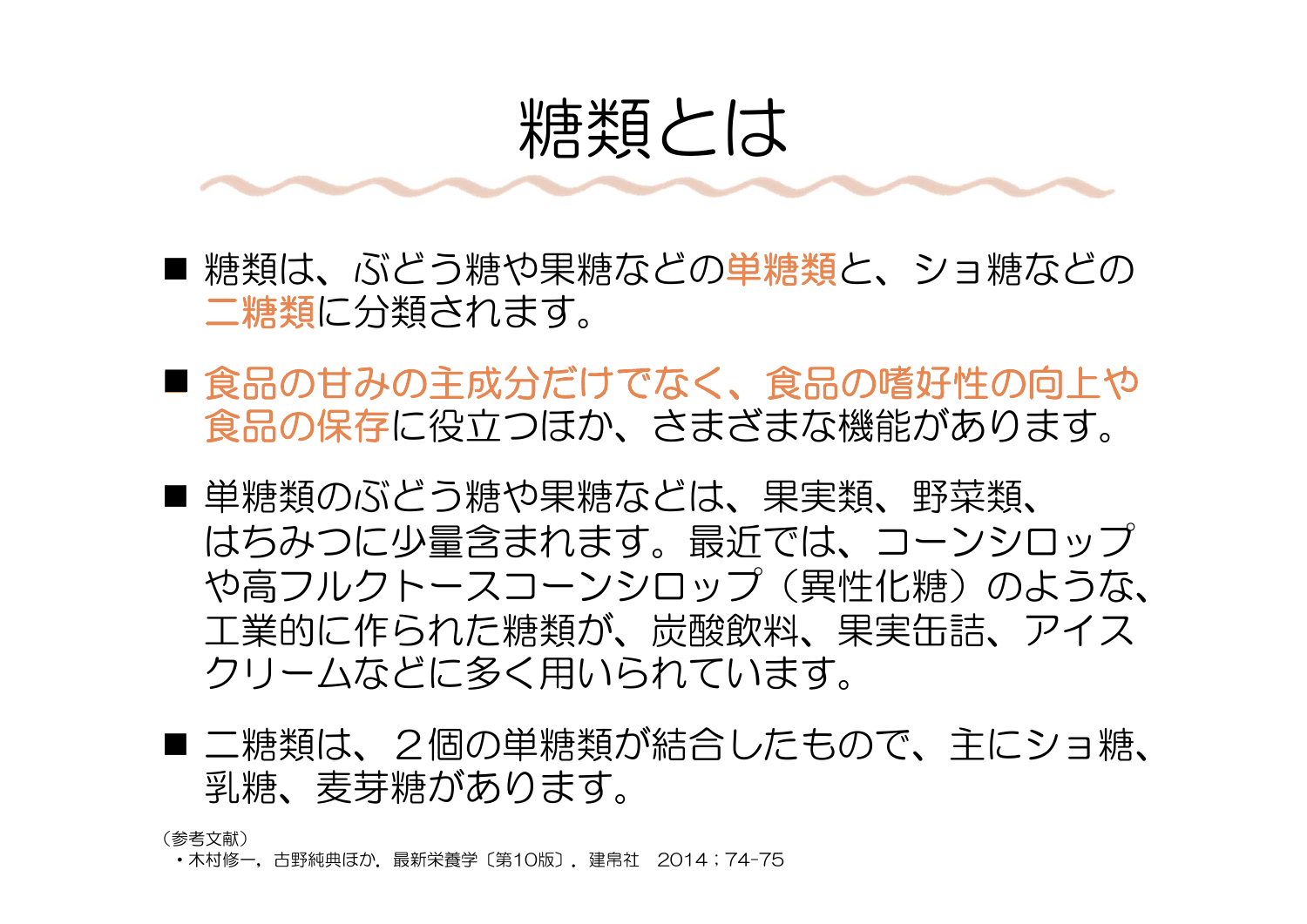### 糖類と健康についてわかっていること

#### ⦿肥満

糖類の摂取量、特に砂糖入り飲料の摂取量が増えると、エネル ギー摂取量や体重が増加することを示した研究が多くあります。

アメリカでは、エネルギー摂取量を減少させるため、 added sugars (添加糖類)の摂取量の上限値が示されています。

### ⦿虫歯

糖類の摂取量と虫歯との関連も多くの研究で明らかになってい ます。

### ●その他

近年、砂糖入り飲料の摂取量と2型糖尿病や心疾患などの発症 との 関連を示す報告が増えてきていますが、その結果に一貫性 はなく、糖類の健康への影響に関する研究は、まだ発展途上と いえます。

#### (参考文献)

- ・World Health Organization. Sugars intake for adults and children Guideline. 2015.
- ・U.S. Department of Health and Human and Human Services and U.S. Department of Agriculture. Dietary Guidelines for Americans 2015- 2020. 2015.
- ・Imamura F et al. Consumption of sugar sweetened beverages, artificially sweetened beverages, and fruit juice and incidence of type 2 diabetes: systematic review, meta-analysis, and estimation of population attributable fraction. BMJ 2015; 351: h3576.
- ・Vasanti S Malik et al. Intake of sugar-sweetened beverages and weight gain: a systematic review. Am J Clin Nutr 2006; 84: 274-88.
- ・Cm Brown et al. Sugary drinks in the pathogenesis of obesity and cardiovascular diseases. Int J Obesity 2008; 32, S28-S34.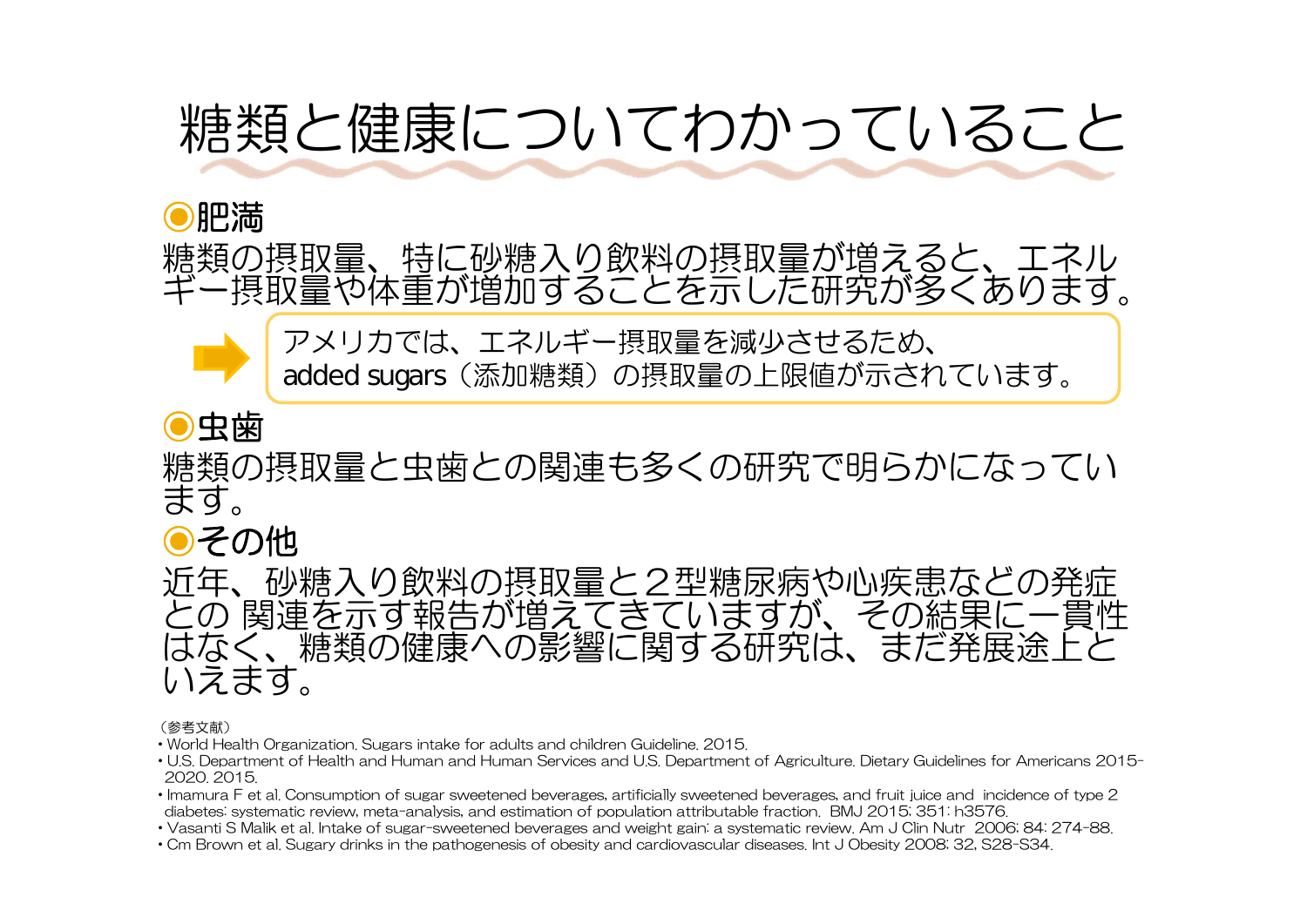# 1日にどれくらい必要?

#### ⦿世界保健機構(WHO)

- 2015年のガイドラインでは、肥満や虫歯予防を目的に、1日の 遊離糖類(free sugars\*)の摂取量を総エネルギー摂取量の10% 未満に減らすことが強く推奨されています。
- さらに、遊離糖類(free sugars\*)の摂取量を総エネルギー摂取量 の5%未満(成人で1日当たり砂糖小さじ6杯程度(約25g)に相 当)に抑えると、より健康につながる可能性があると推奨していま す。

\*食品や飲料の加工調理で加えられる単糖類や二糖類と、はちみつ、シロップ、果汁、濃縮果汁など に自然に存在する糖類。なお、WHOガイドラインでは、生鮮果実・野菜及び乳中に存在する糖は対象外。

#### ⦿日本

• 日本ではどれくらいの糖類を摂取すると健康に影響が出るのか、 また、現在日本人がどのくらいの糖類を摂取しているのかについて ほとんど明らかになっていないことから、目標量は設定されていま せん。

(参考文献)

- ・World Health Organization. Sugars intake for adults and children Guideline. 2015.
- ・厚生労働省. 日本人の食事摂取基準(2020年版). 2019